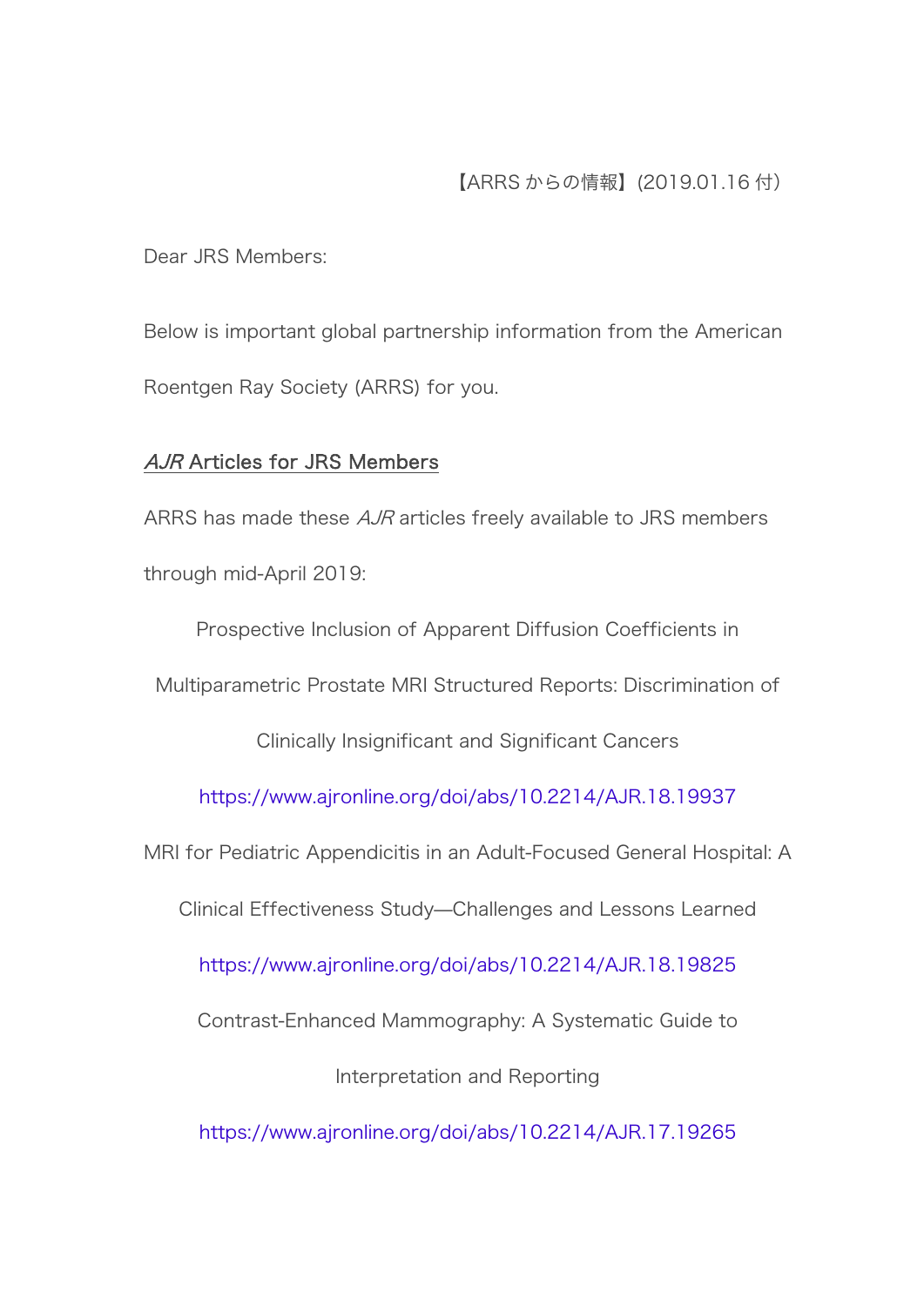## NEW AJR Podcasts

The *AJR* is offering a five-month podcast pilot series focused on musculoskeletal imaging. Each month a new podcast will be made available. Learn more at: <https://www.ajronline.org/>



JRS members receive a discount when registering online for the ARRS 2019 Annual Meeting in Honolulu, Hawaii, in recognition of the 2019 Global Exchange Featuring Asia. Make sure you register early in order to reserve a hotel room within the ARRS hotel block. Learn more about the 2019 Annual Meeting and the Global Exchange

at: <https://www.arrs.org/am19>

## JRS Members are Invited to Join ARRS

Through this global partnership ARRS is pleased to offer complimentary online membership for radiology residents in a training program and for radiologists in fellowship training. ARRS also offers a significant discount on ARRS online membership for JRS members in